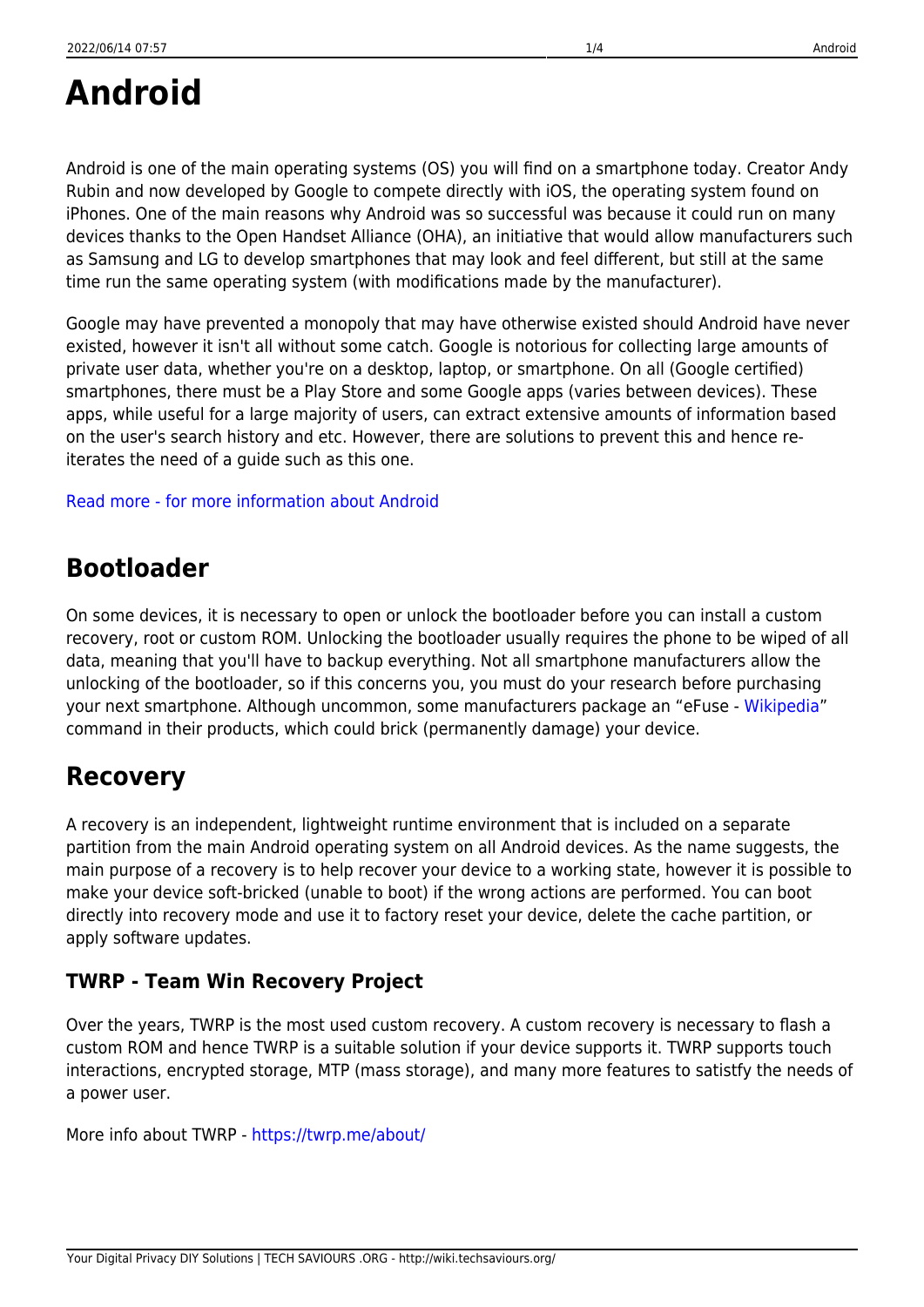#### **Custom ROMs**

#### **Why bother installing a custom ROM?**

We are all familiar with the time where your phone decides to play up and refuses to do what you want it to do. Anecdotal evidence has found that all smartphones degrade over time due to heat, stress, wear and etc. However this doesn't mean you can't still make improvements on your phone.

One common cause of slowdowns on your smartphone is the presence of bloatware or "bloat". These apps are unneeded and unwanted, meaning that they take up your important storage space and memory. A custom ROM however never contains any bloatware. This will mean that you will be able to reclaim any of the lost storage space and memory and use it for more important applications. This will translate to better performance (and sometimes battery life).

#### **Custom ROM options**

[LineageOS](https://lineageos.org/) isn't the only custom ROM available. There are heaps of other ROMs you can choose from (Resurrection Remix, CR Droid, Paranoid Android, etc.), each coming with their own unique combination of features and apps. To get started, it is best to consult on a thread over at the XDAdevelopers forums [\(Wikipedia\)](https://en.wikipedia.org/wiki/XDA_Developers). XDA is the first address of all your Android needs.

Like other desktop-operating systems (Arch, Debian, Mint, Ubuntu etc.) you have to find out for yourself which ROM suits you best.

### **Root**

Root is required if you want to have full control of your device. It's necessary for certain apps like AFWall+, XPrivacyLUA etc. AFWall+, for example, is using the iptables firewall [\(Wikipedia\)](https://en.wikipedia.org/wiki/Iptables) which you can only be modified if your device is rooted. It's like the administrator of a software.

You have to be very careful to use the right root applications. Check the maintainer, date (how long is it available) and if it is open source! A root app also has full control over your device! You must remember this whenever you install a root app.

Rooting your phone typically voids your warranty, however this can be reversible depending on a case-by-case basis. We have never had a problem, but that does not change the fact that some manufacturers may not outright accept your phone for repair should it ever be necessary!

Over-the-air (OTA) updates are not possible with root. This means that your device will no longer receive updates from your smartphone manufacturer. This brings us to the use of custom ROMs. LineageOS can support your device (security updates, etc.) even if your device is not longer supported by your smartphone manufacturer! All new security patches straight from Google [\(Android](https://source.android.com/security/bulletin) [Security Bulletin\)](https://source.android.com/security/bulletin) are included in all official builds of LineageOS.

Applications such as bank apps may stop working when they detect a rooted phone. You can still use your web browser or a laptop/desktop PC, however there are solutions such as Magisk hide that can hide root for specific apps.

But root is not necessary! You could go with a custom ROM but there is no need to use root. For privacy reasons, it is easier to use root, but there are some options without root.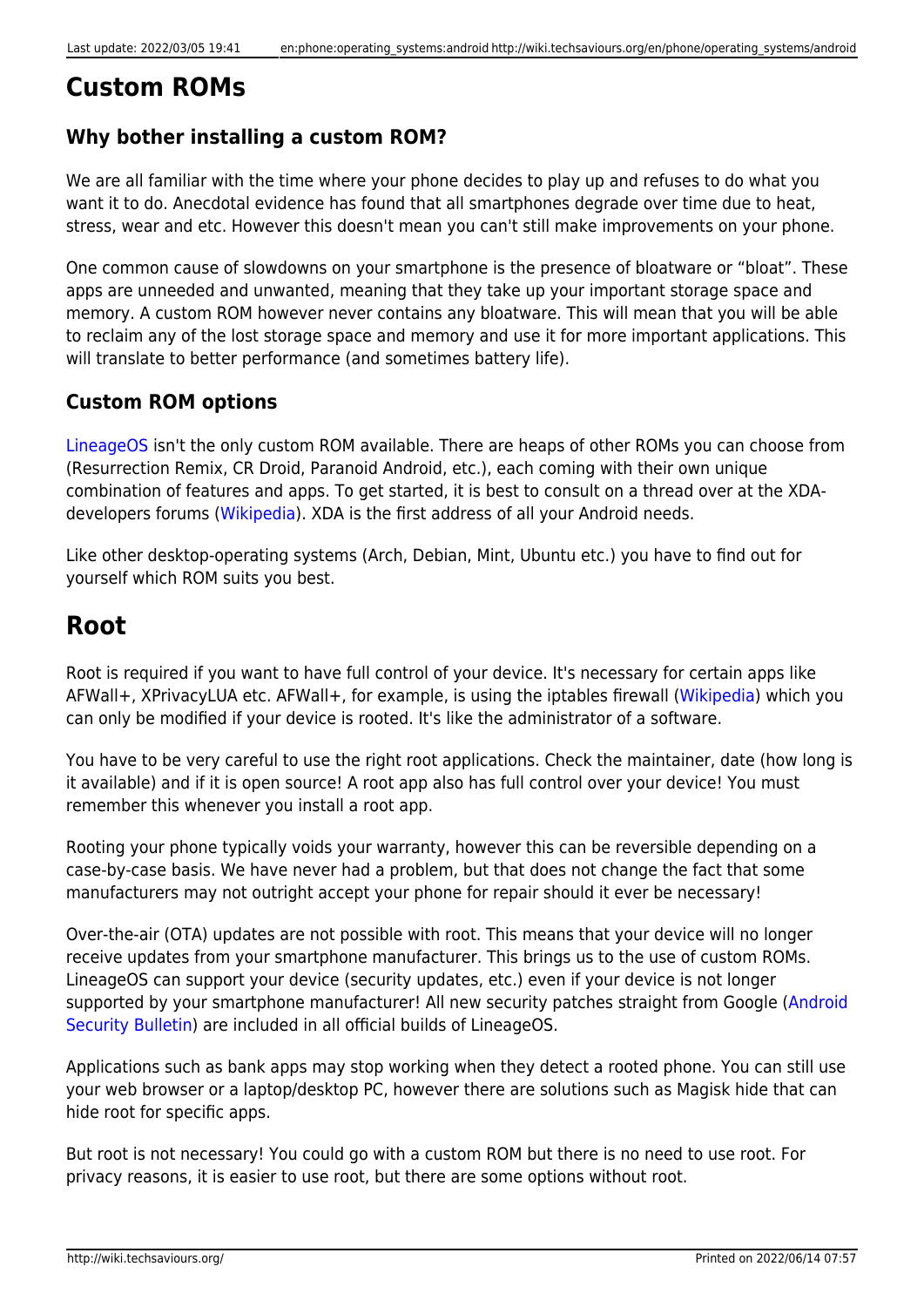### **Supported phones for custom ROMs**

If you want to buy a phone or already own an Android phone, you can check if your phone is supported at the following links by searching for phone brand like Samsung Galaxy Note 4 and your model name like N910F.

- <https://wiki.lineageos.org/devices/>
- <https://lineageoslog.com/statistics>
- <https://stats.lineageos.org/>

If LineageOS supports your phone, you can proceed with the next step - [ADB & fastboot drivers](#page-2-0).

### **Check your bootloader**

Check if your phone has the ability to unlock your bootloader at all.

[xda-developers.com](https://forum.xda-developers.com/) offers a wide range of phones that will help you find a guide to open the bootloader, if possible. Check also [XDA bootloader news.](https://www.xda-developers.com/tag/bootloader/)

Straight to your manufacturer:

- [motorola.com](https://motorola-global-portal.custhelp.com/app/standalone/bootloader/unlock-your-device-b)
- [htcdev.com](https://www.htcdev.com/bootloader)
- [sony.com](https://developer.sony.com/develop/open-devices/get-started/unlock-bootloader/how-to-unlock-bootloader/#bootloader_guide)
- lae.com
- [xiaomi.com](https://account.xiaomi.com/pass/serviceLogin?callback=http%3A%2F%2Fwww.miui.com%2Fextra.php%3Fmod%3Dxiaomi%2Fauthcallback%26followup%3Dhttp%253A%252F%252Fwww.miui.com%252Funlock%252Fapply.php%26sign%3DYzdhOGVjM2ExNDg0YWJlMGUyYTk4NTUwZDY4OGIyZmI5ZmFmZjEzMw%2C%2C&sid=miuibbs&_locale=en)
- $\bullet$

Huawei and Honor have discontinued the support to unlock the bootloader. There are paid options which we will not post here. It is better to get another phone.

### <span id="page-2-0"></span>**ADB & fastboot drivers**

Depends on your operating system (Linux, Windows, Mac) you have to download the driver for ADB & Fastboot.

Just follow the instructions at [https://wiki.lineageos.org/adb\\_fastboot\\_guide](https://wiki.lineageos.org/adb_fastboot_guide) or go to [searx.techsaviours.org](https://searx.techsaviours.org/) (or whatever you prefer) and search for adb drivers windows linux and mac and follow the instructions there.

Arch Linux:

pacman -S android-tools android-udev

## **USB debugging**